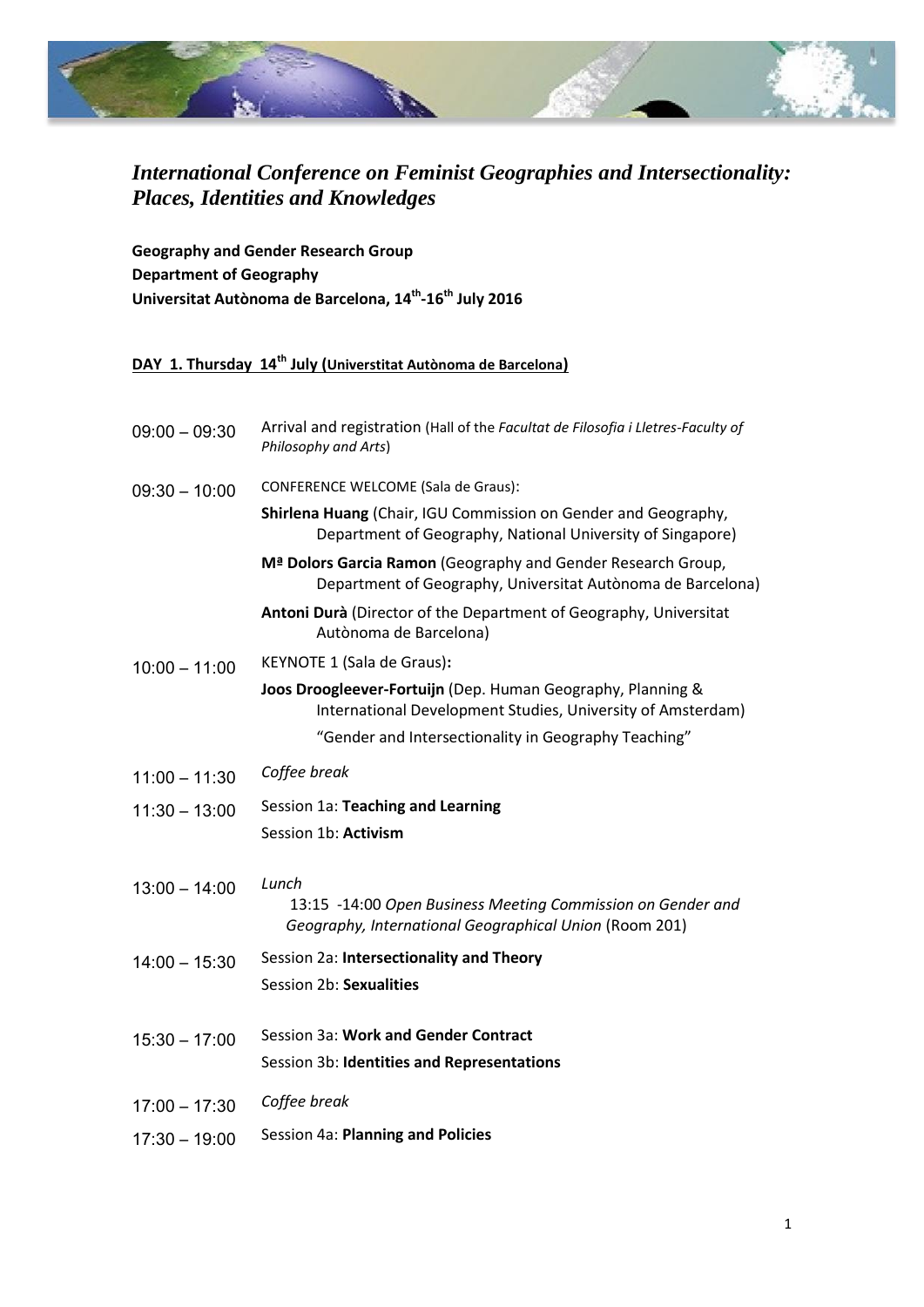

## **DAY 2. Friday 15th July (Universitat Autònoma de Barcelona)**

| $9:30 - 10:00$  | Day welcome and announcements                                                                           |
|-----------------|---------------------------------------------------------------------------------------------------------|
| $10:00 - 11:00$ | KEYNOTE 2 (Sala de Graus):                                                                              |
|                 | Hanna Hamdam-Saliba (PhD, Urban and Regional Planner, Palestine/Israel)                                 |
|                 | "The Multiple Power Structure and the Shaping of Arab Women's<br>Spatial Experience in the Urban Space" |
| $11:00 - 11:30$ | Coffee break                                                                                            |
| $11:30 - 13:00$ | Session 5a: Masculinities                                                                               |
|                 | Session 5b: Religions                                                                                   |
| $13:00 - 14:00$ | Lunch                                                                                                   |
| $14:00 - 15:00$ | KEYNOTE 3 (Sala de Graus):                                                                              |
|                 | Margarida Queirós (Centro de Estudos Geográficos - IGOT, Universidade<br>de Lisboa)                     |
|                 | "Gendering Smart-Cities: Time-spaces and Places for Feminisms"                                          |
| $15:00 - 16:30$ | Session 6a: Migrations                                                                                  |
|                 | Session 6b: Methodologies                                                                               |
| $16:30 - 17:00$ | Coffee break                                                                                            |
| $17:00 - 18:30$ | Session 7a: Mobilities                                                                                  |

*LOCATIONS of Sessions (day 1 and 2):* Sessions a: Sala d'actes Sessions b: P24 Coffee breaks and lunches: P21